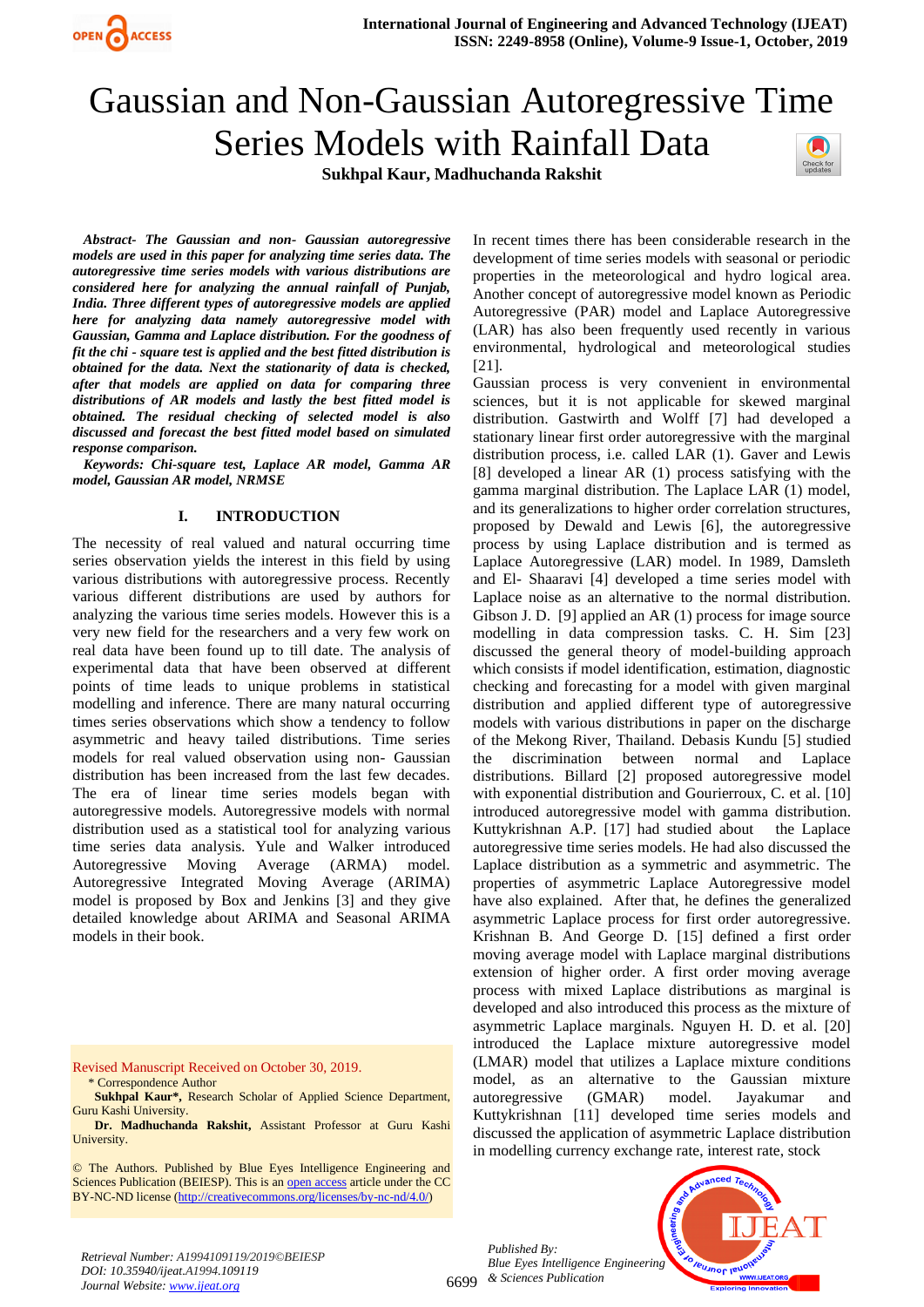price changes etc. Jose et al. [16] and Lishamol and Jose [14] developed a unified theory for a Gaussian and non-Gaussian autoregressive processes through normal- laplace and generalized normal- Laplace distributions. Kuttykrishnan and Jayakumar [18] introduced bivariate semi α- Laplace distribution, its characterizations and associated autoregressive models. In recent years Johannesson et al. [12] applied Laplace distribution models in their paper on data related to road topography and roughness. Miftahurromah B. [19] et al. used Bayesian mixture Laplace Autoregressive approach for modelling the Islamic stock risk investment. In 1990 Sim, C. H. [22] studied Gamma and Exponential autoregressive process. Johannesson et al. [13] also studied autoregressive model with gamma variance for road topography modelling. Berger, K. et al. [1] has done studied on goodness of fit measures for model evaluation. In this study for simulated response comparison used the concept of goodness is used.

In this paper three different types of autoregressive time series distributions such as Gaussian, Gamma and Laplace distributions are applied for analyzing the annual rainfall of Punjab, India which is sourced from Indian Metrological Department (IMD) on the basis of subdivisonal area of Punjab from the period 1871 to 2016.

#### **II. METHODOLOGY**

Autoregressive time series models are the most widely used models among the stochastic models. The main reason behind this is that the autoregressive form has an inbuilt factor of time dependence. The three models used for this paper are discussed as follows:

#### *A. Gaussian AR model*

The general structure of an autoregressive process of order p for AR (p) model is written as:

$$
X_{t} = \alpha_{1} X_{t-1} + \alpha_{2} X_{t-2} + \dots + \alpha_{p} X_{t-p} + \varepsilon_{t}
$$

where  $\varepsilon_t$  is white noise, i.e.  $\{\varepsilon_t\} \sim N(0, \sigma^2)$  and  $\varepsilon_t$  is non-correlated with  $X<sub>s</sub>$  for each. The conditional density and the joint probability density function for Gaussian AR

process is symmetric and it is also time reversible model.

# *B. Gamma AR model*

A linear autoregressive models for gamma distributed processes, is called Gamma autoregressive (GAR) model. The model is based on the assumption that the underlying series have a gamma marginal distribution and the equation is obtained as

$$
X_i = \phi X_{i-1} + \varepsilon_i
$$

where  $\varepsilon_i$  is a sequence of independent and identically distributed gamma $(\alpha,\beta)$  random variables with  $\alpha, \beta > 0$ . The marginal density of  $\{X_i\}$  and its conditional density are respectively,

$$
f_X(x) = [\alpha(1-\phi)]^{\beta} x^{\beta-1} \exp[-\alpha(1-\phi)x]/\Gamma(\beta)
$$

and

$$
f_{X_{i+j}|X_i}(x \mid y) = \delta \left(\frac{x}{\phi^j y}\right)^{(\beta-1)/2} \exp[-\delta(x+\phi^j y)]I_{\beta-1}
$$
  
[2\delta(\phi^j xy)^{1/2}]

where  $\delta = \alpha (1 - \phi) / (1 - \phi^j)$ ,  $0 < \phi < 1$ , and  $I_k(z)$  is the modified Bessel function of the first kind and order is *k.*

The conditional density and probability density function of gamma model is not symmetric in *x* and *y* and is time reversible.

#### *C. Laplace AR model*

The Laplace AR process is similar to the exponential AR process on the basis of their construction. If  $\{\varepsilon_t\}$  be a sequence of independent and identically distributed random variables then

$$
\varepsilon_t = \begin{cases} 0 & \text{with} \quad \text{probability} \quad \rho^2 \\ l_t & \text{with} \quad \text{probability} \quad 1 - \rho^2 \end{cases}
$$

where the relation  $X_t = \rho X_{t-1} + \varepsilon_t$ ,  $|\rho| < 1$  and  $\{l_t\}$  is a sequence of iid standard Laplace variates. The marginal probability density function and conditional density of  $X_{t+i}$  given  $X_t = y$  are respectively,

$$
f_X(x) = \frac{1}{2} \exp(-|x|), \qquad -\infty < x < \infty
$$

$$
f_{X_{t+i}|X_t}(x \mid y) = \rho^{2i} \lambda(x - \rho^i y) + \frac{1}{2} (1 - \rho^{2i})
$$
  
exp $(-|x - \rho^i y|)$ ,  $-\infty < x, y < \infty$ 

The conditional density and the joint probability density function for Laplace AR process is symmetric and also the model is time reversible.

The following paper is summarized as follows -

- At the very first step the distribution is fitted on raw data and most appropriate distribution is chosen on the basis of chi-square test.
- Next, AR models are fitted for the various distributions and chi-square test is applied for finding out the appropriate model.
- Next, simulated response comparison is used for verification of the chosen appropriate model on the basis of normalized root mean square error.
- Further for checking the adequacy of the selected model The residual checking is done on the basis of ACF residual plot and Q-Q plot.

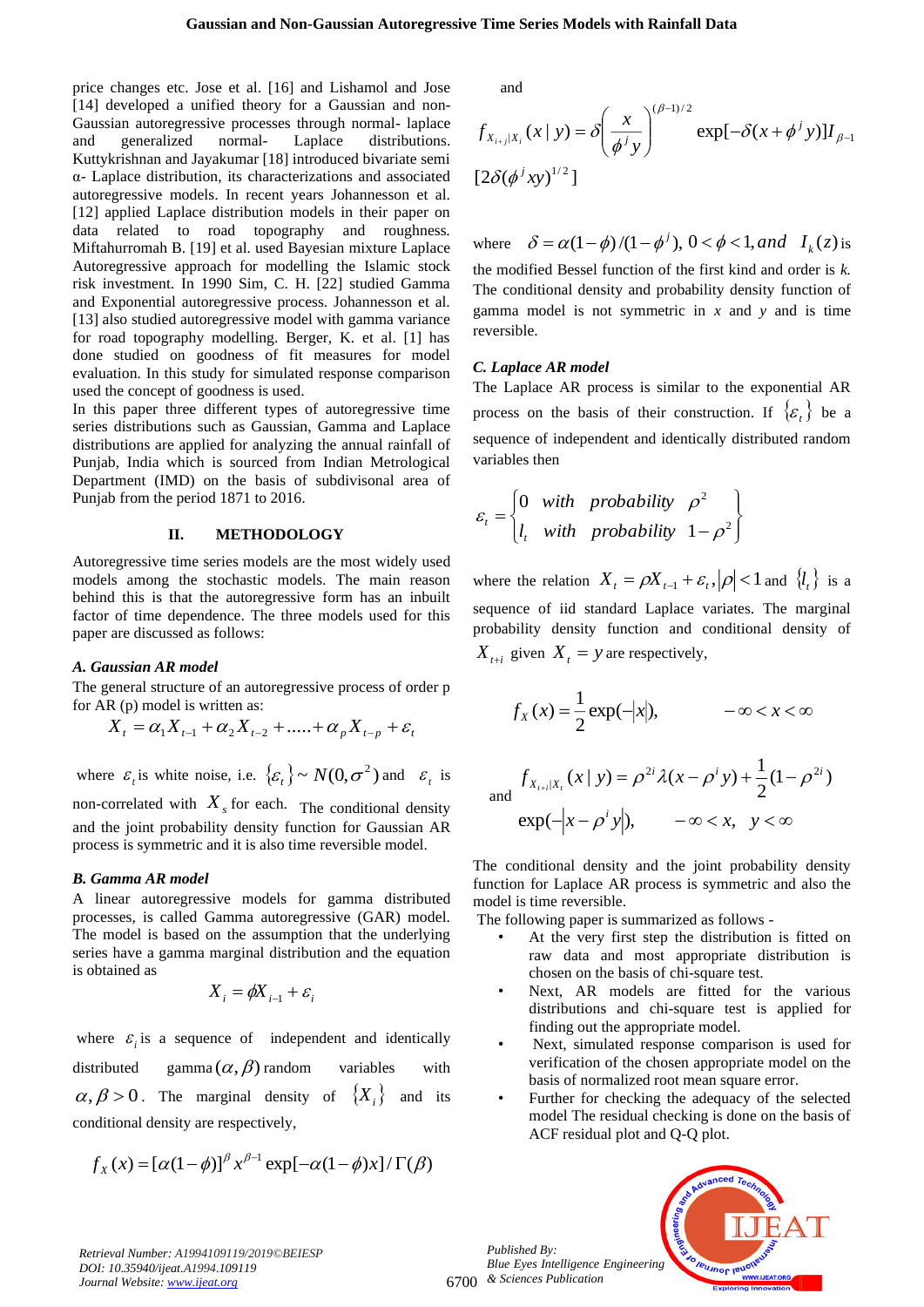

- Lastly, decision is taken for forecasting the rainfall data by selecting the appropriate model.
- The whole analysis of this paper is done by Matlab (2018b).

The layout of the paper is provided in the following flow chart.



**Fig. 1: Layout of Paper**

#### **III. Result and discussion**

In this section at first the graphical analysis of three distributions are discussed and chi square test for goodness of fit is applied. After that the stationarity of data is checked before fitting the AR models. Next step is to fit the three AR models and to find their simulated plots. Then the chi square test is used for the best model selection and checking the residuals of selected model and finally forecast the fitted model.

#### *A. Graphical Analysis of Distributions*

In this section, the three different distributions namely Gaussian, Gamma and Laplace distribution with respect to rainfall data of Punjab, India are analyzed. Fig. 2 depicts the fitting of Gaussian and Gamma distribution with the actual rainfall data. Fig. 3 shows the Laplace distribution with actual data.



**Fig. 2. Graph of Gaussian and Gamma Distributions** 



Fig. 3. Graph of Laplace distribution

For the goodness of fit, the chi- square test is applied on three distributions for actual and log transformed data. Following table I shows the h and p values of chi-square test, according to this test if the value of 'h' is 1 then test rejects the null hypothesis otherwise it will be accepted.

Table- I: Chi- Square Test Values on Three Distributions

| Data   |        | Gaussian<br>Distributio | Gamma<br>Distributio | Laplace<br>Distributio |
|--------|--------|-------------------------|----------------------|------------------------|
|        |        | n                       | n                    | n                      |
| $Chi-$ | Actua  | $h = 0, p =$            | $h = 1$ ,            | $h=1$ ,                |
| squar  | l Data | 0.8918                  | $p=0.01$             | $p=0.0004$             |
| e Test | Log    | $h = 0, p =$            | $h = 0$ ,            | $h=1, p=$              |
|        | Data   | 0.3775                  | $p=0.0081$           | 5.9593e-08             |

From the above Table I of Chi square distribution it can be concluded that among the applied three distributions Gaussian distribution is more appropriate for the data set on the basis of least p values.

# *B***.** *Fitting of AR models*

Three types of AR processes viz. Gaussian AR process, Gamma AR process and Laplace AR processes are applied in this section. Effect of seasonality is also observed by studying the graphical presentation of Autocorrelation Function (ACF) and Partial Autocorrelation Function (PACF).

# **Autocorrelation Plot**

The ACF and PACF plots are shown in Fig. 4. These plots are useful for finding the existence of seasonality and stationarity of data. From the autocorrelation plots it is analyzed that there is no seasonality and stationarity effects found on data as all spikes are under the level of significance. Therefore there exist no outliers in time series and from the autocorrelation plots the order of AR- process can also be determined for analysis. So now data set is ready to apply the autoregressive models.

6701 *Published By: Blue Eyes Intelligence Engineering & Sciences Publication* 

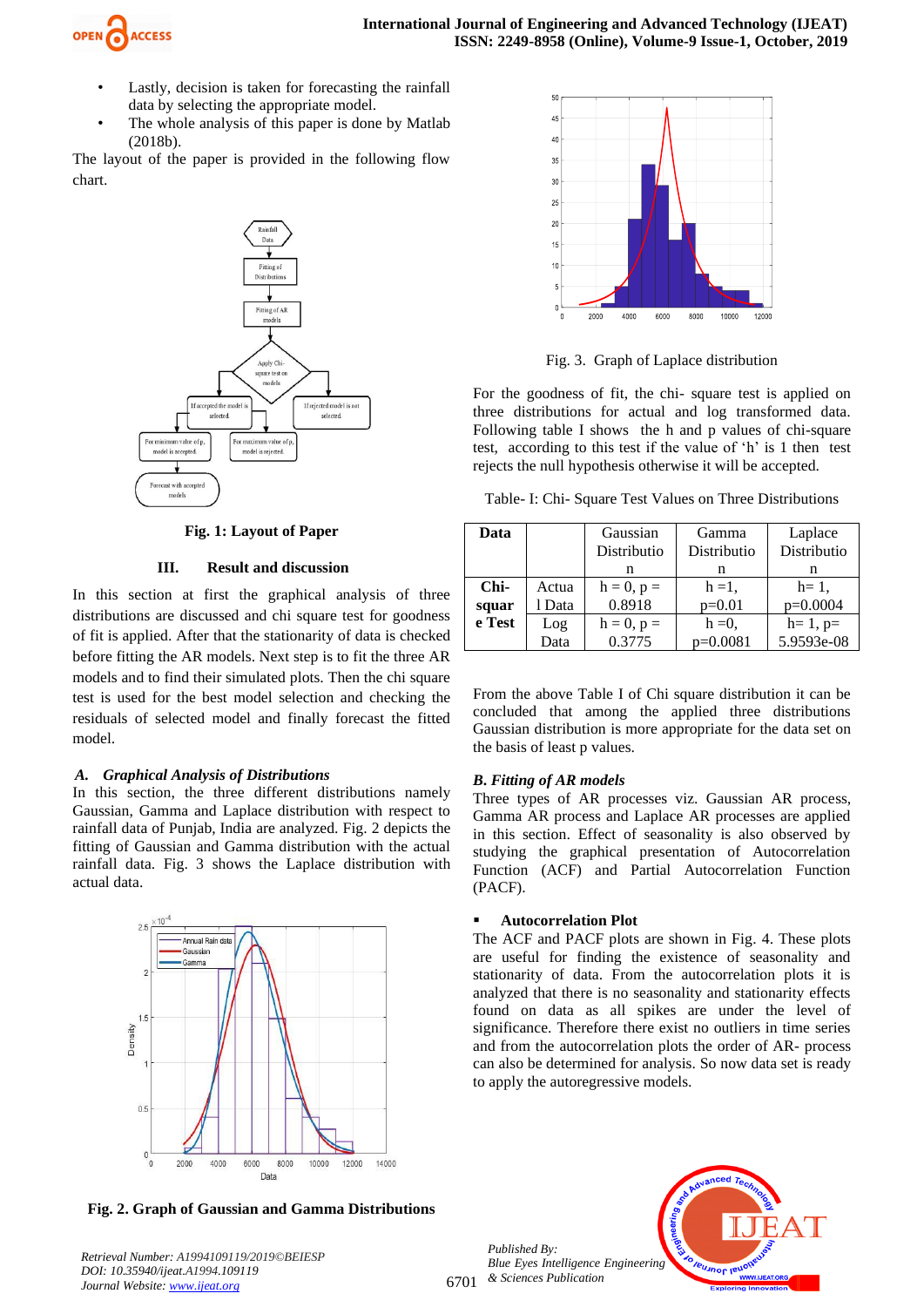

**Fig. 4. Graph of Autocorrelation Functions**

#### ▪ **Fitting of AR models with various distribution**

In this section the simulated plots of Gaussian AR- process, Gamma AR- process and Laplace AR- process are provided in the following fig. 5 which shows the trend of our fitted AR models for these three distributions models with parameters  $a = -0.734$ ,  $\sigma_y = 7.73$  and  $v = 14.2$ .



**Fig. 5. Simulated AR- process with three distribution** 

Now the chi square test is again applied on various AR processes for obtaining the better conclusion among the most fitted AR models for forecasting data. Following table shows the chi-square test values of the three models.

**Table -II: Chi –Square test values for goodness of fitted Models**

| <b>Models</b> | Gaussian AR | Gamma AR    | Laplace AR  |  |  |
|---------------|-------------|-------------|-------------|--|--|
|               | Process     | Process     | Process     |  |  |
| Chi-square    | $h=0$       | $h=0$       | $h=0$       |  |  |
| Test          | $p = 0.352$ | $p = 0.629$ | $p = 0.578$ |  |  |

From the above table value of calculated chi square test, it is observed that all the 'h' values are zero, therefore all the distribution models are accepected for the data as according to the chi square test and among all p values the Gaussian AR model has minimum value of p i.e. 0.352. So it can be concluded that Gaussian AR model is more appropriate AR model among three AR models.

As the most suitable distribution and AR model is selected, now the simulated response comparison is provided here for

*Retrieval Number: A1994109119/2019©BEIESP DOI: 10.35940/ijeat.A1994.109119 Journal Website: [www.ijeat.org](http://www.ijeat.org/)*

comparing the simulated Gaussian AR model with actual data. Normalized root mean square error (NRMSE) measure is used here for goodness of fit between simulated response and actual data.



**Fig. 6. Graph of Simulated Response Comparison**

Fig.6 illustrates the differences between model response (i.e. Gaussian AR model) and the actual data. The percentage of NRMSE fitness value is 53.81% which represent the closeness of the selected forecast model to the actual data.

#### ▪ **Residual Plot of fitted model**

Residual checking is done for finding whether the information gathered for the most suitable model is adequate or not. The residual should be uncorrelated with zero mean, constant variance and should follow the normal distribution for a good forecasted model. From the ACF residual plot in fig.7, it is observed that the residuals are close to zero and there is no significant correlation in the residuals series.

The Q- Q plot is a diagnostic tool for checking the normality of residuals. If the quintiles of the actual data and selected model are in the same distribution then the Q-Q plot would be a roughly straight line. Fig.8 is the Q-Q plot of Gaussian AR model, It is clear from the figure that the plot is roughly normally distributed.



**Fig. 7. ACF residual plot of Gaussian AR model**

6702 *Published By: Blue Eyes Intelligence Engineering & Sciences Publication* 

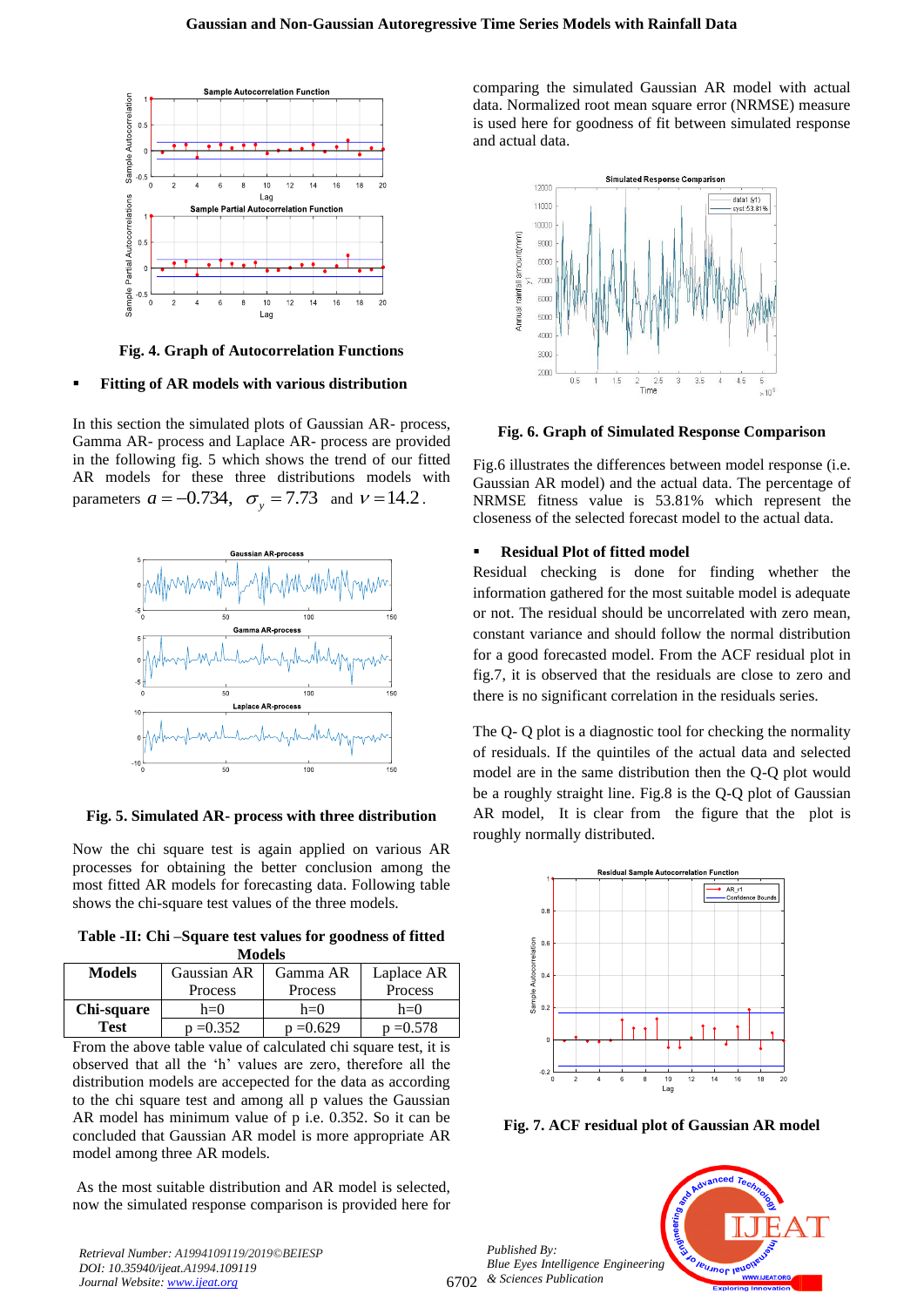



**Fig. 8. Q – Q residual plot of Gaussian AR model**

#### **Forecasting of Gaussian AR model**

Lastly, the forecasted plot of rainfall data by using Gaussian AR model is shown in fig.9, which shows the plot of actual rainfall data of past (i.e. from 1871 to 2016) and forecasted annual rainfall of Punjab up to 2036. According to the trend of plot the minimum and maximum forecasted annual rainfall value of Punjab is recorded as apprx. 2440 mm and 8320 mm.



**Fig. 9. Forecast plot of Gaussian AR model**

#### **IV. CONCLUSION**

Estimation of rainfall data is very important nowadays for utilization of water resources in all over world as well as for India and Punjab. It is useful for designing drainage systems irrigation. So concern is increasing for its valid estimation and proper methods for predicting annual rainfall. Various statistical methods are available in literature but the appropriate method for a particular data is not fixed. In this study, three different distributions are fitted for annual rainfall data of Punjab based on Autoregressive models. Among them Gaussian AR process is established as more accurate than others. And the forecast is done on the basis of Gaussian AR model up to next 20 years and maximum and minimum amount of annual rainfall is also recorded and mention in subpart of forecasting section B of result and discussion. Various statistical tools are used for selecting appropriate distribution and AR model such as chi square test, simulated response comparison, ACF residual and QQ plot for residual checking etc. From the application point of view the rainfall data with Gaussian and non Gaussian distribution is a very new concept. Lots of future research work can be carried out by future researchers keeping in view the application of non Gaussian AR models.

#### **REFERENCES**

- 1. Berger K., "Goodness of fit measures: what do they tell about vegetation variable retrieval performance for earth observation data", Proceedings of SPIE- The International society for Optical Engineering, 2016
- 2. Billard L. , "Exponential Autoregressive Models", Wiley StatsRef: Statistics Reference Online, John Wiley & Sons, Ltd, 2014
- 3. Box, G. E. P., Jenkins, G. M. and Reinsel, G. C., Time Series Analysis, Forecasting and Control,3rd Edition, 2009 Pearson Education, Inc.
- 4. Damsleth E. and Shaarawi A. H., "ARMA Models with Double exponentially Distributed Noise", Journal of Royal Statistical Society, Series B, Vol. 51, Issue-1, 1989 pp. 61-69
- 5. Debasis Kundu, "Discriminating between the normal and laplace distributions", Advances in Ranking and Selection, Multiple Comparisons, and Reliability, January, 2005, pp.65-79,
- 6. Dewald L. S. and Lewis P. A. W., "A New Laplace Second Order Autoregressive Time Series Model- NLAR (2)", IEEE Transaction on Information Theory, Vol. 31, 1985, pp. 645-652
- 7. Gastwirth J. L. and Wolff S. S., "A Characterization of the Laplace Distribution", John Hopkins University, Department of Statistics Report, 1965, 28
- 8. Gaver D. P. and Lewis P. A. W., "First –Order Autoregressive Gamma Sequence and point processes", Advances in Applied Probability, Vol No. 3, 1980, pp. 727-745
- 9. Gibson J. D. , "Data compression of a first order intermittently excited AR process", In Statistical Image Processing and Graphics, 1986, pp. 115-126
- 10. Gourieroux C. and Jasiak J., "Autoregressive Gamma Processes", Journal of Forecasting, Vol. No. -25, Issue 2, March 2006, pp. 129- 152,
- 11. Jayakumar K. Kuttykrishnan A. P. , "A time series model using asymmetric Laplace distribution", Statistics and Probability Letters, Vol. No. 77, 2007, pp. 1636-1640
- 12. Johannesson, P., Podgorski, K. & Rychlik, I., "Laplace distribution models for road topography and roughness", Working Papers in Statistics, No. 14, Department of Statistics, Lund University, 2015
- 13. Johannesson, P., Podgorski, K., Rychlik, I. and Shariati and Nima , " AR(1) time series with autoregressive gamma variance for road topography modelling", Working Papers in Statistics, No. 5, Department of Statistics, Lund University, 2015
- 14. Jose K. K. , Lishamol T. and Sreekumar J., "Autoregressive processes with normal Laplace marginal", Statistics and Probability Letters, Vol. No. 78, pp. 2456-2462, 2008
- 15. Krishnan B. and George, "A Mixed Asymmetric Laplace Moving Average Process", Global Journal of Pure and Applied Mathematics, vol. 13, Issue - 9, pp. 6919-6928, Nov. 2017
- 16. K.K. Jose and M. M. Thomas, "A Product Autoregressive Model with Log- Laplace Marginal Distribution", Statistica, Vol. 3,2012
- 17. Kuttykrishnan A. P., "Laplace Autoregressive Time Series Models", Department of Statistics, University of Calicut, 2006
- Kuttykrishnan A. P and Jayakumar K., "Bivariate semi  $\alpha$  Laplace distribution and processes", Statistical Papers, Vol No. 49, pp. 303- 313, 2008
- 19. Miftahurrohmah B., Iriawan N. and Kartika F.(2017), "On the value at risk using Bayesian mixture Laplace autoregressive approach for modeling the Islamic stock risk investment", international Conference on mathematics: Education, Theory and Application, IOP Conf. Series: Journal of Physics: Conf. Series 855(2017)012026
- 20. Nguyen H. D., Geoffrey J. M., Jeremy F. P. Ullmann and Andrew L. J., "Laplace Mixture Autoregressive Models", Statistics and Probability Letters, Vol. No. 110,2016, pp. 18-24
- 21. Sales, J. D., dealer J. W., Yevjevich V. And Lane, W. L., "Applied Modeling of Hydrologic Time series", Water Resources Publication, LLC, 1997